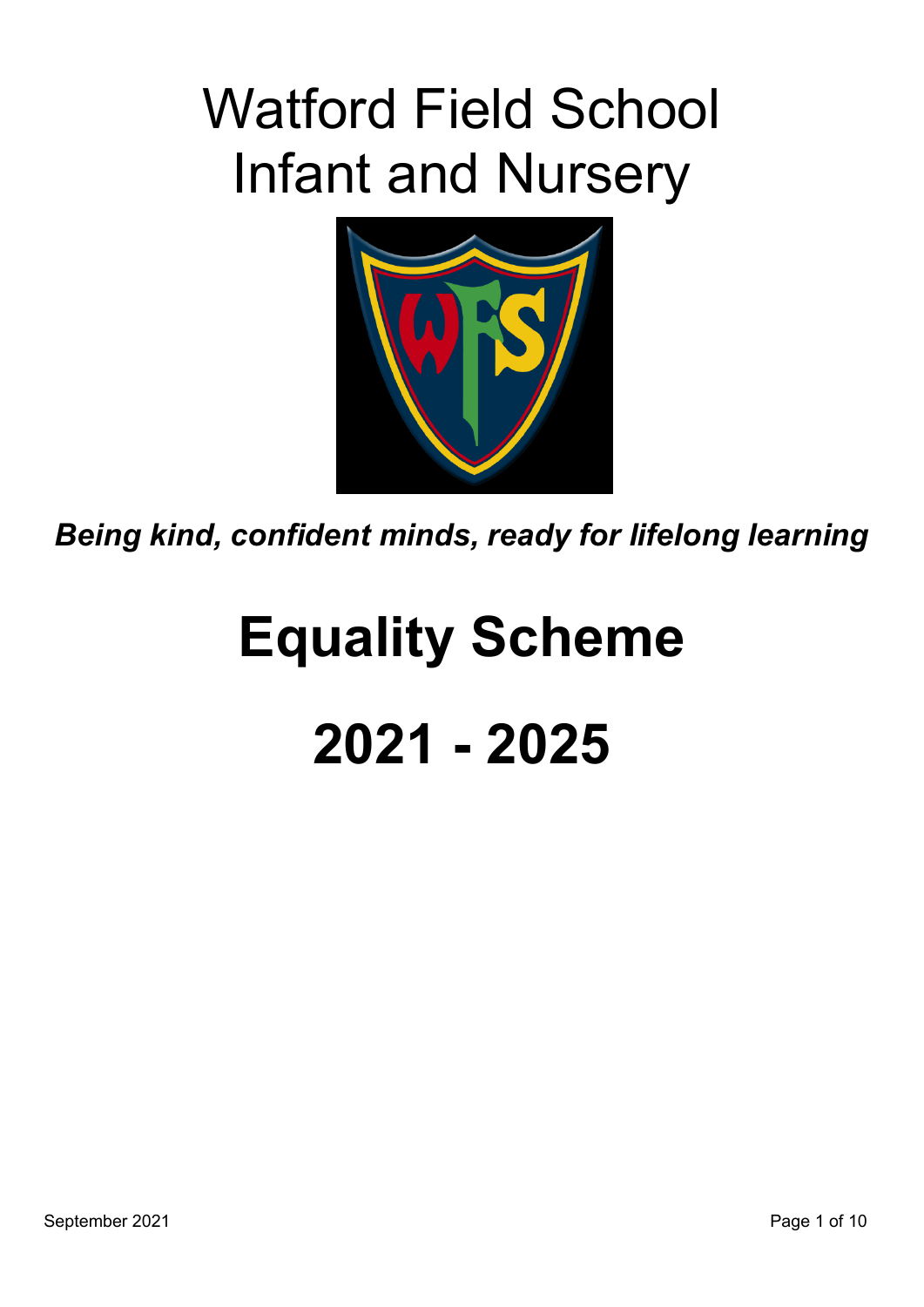#### **School Vision and Aims**

The Staff and Governors of Watford Field School Infant and Nursery work together to create a safe environment and ethos where children are valued, nurtured and encouraged. Our vision and aims uphold and support British values and the school's value of the month and they are at the core of everything we do. They underpin teaching and learning and enable our children to thrive, develop and achieve ready for lifelong learning.

At Watford Field School Infant and Nursery we strive to achieve our Vision:

#### **Being Kind, Confident Minds, Ready for Life Long Learning**

#### **Purpose**

At Watford Field School Infant and Nursery we are committed to ensuring equality of opportunity for all children, staff, parents and carers irrespective of gender, race, belief, disability, sexual orientation, age or socio-economic background. We aim to develop a culture of inclusion and diversity in which all those connected to the school feel proud of their identity and ability to participate fully in school life.

We tackle discrimination through the positive promotion of equality, by challenging bullying and stereotypes and by creating an environment that champions respect for all.

We believe that celebrating diversity is a strength which should be respected and celebrated by all those who learn, teach and visit us.

We also strive to create a culture where positive mental health and well-being is promoted for all.

#### **School Context**

- Watford Field School Infant and Nursery School is a popular two form entry school which caters for 225 children aged 3-7 years.
- The vast majority of our children transfer to Watford Field Junior School at the end of Key Stay One.
- Our Nursery caters for 61 children, 39 in each session, some of whom attend both sessions under the 30 Hour Free Childcare Offer. The school draws children from a wide range of socio-economic and diverse backgrounds.
- The majority of children are from a minority ethnic background in January 2022 this was 77%, the largest groups are of Asian background currently 54.6%. The proportion of children who are of white British origin is 21% this is much lower than the national average which is currently is 64.9%. The proportion of children who speak English as an additional language is currently 53.3%, higher than that found in most primary schools.
- The school currently has 10% of children on the special educational needs register, 4 of these having an Education Health and Care Plan.
- 18% of the children attending the school qualify for Pupil Premium funding, however not all children who are socially disadvantaged qualify for this funding.
- We are an inclusive school where children feel and show respect towards the beliefs, faiths, cultures and opinions of others.
- We celebrate our diverse community and welcome visitors of all faiths.
- We work closely with our Attendance Improvement Officer on strategies to support particular attendance issues.
- The school has structured transition packages in place for all pupils starting in the nursery, reception and moving to the juniors.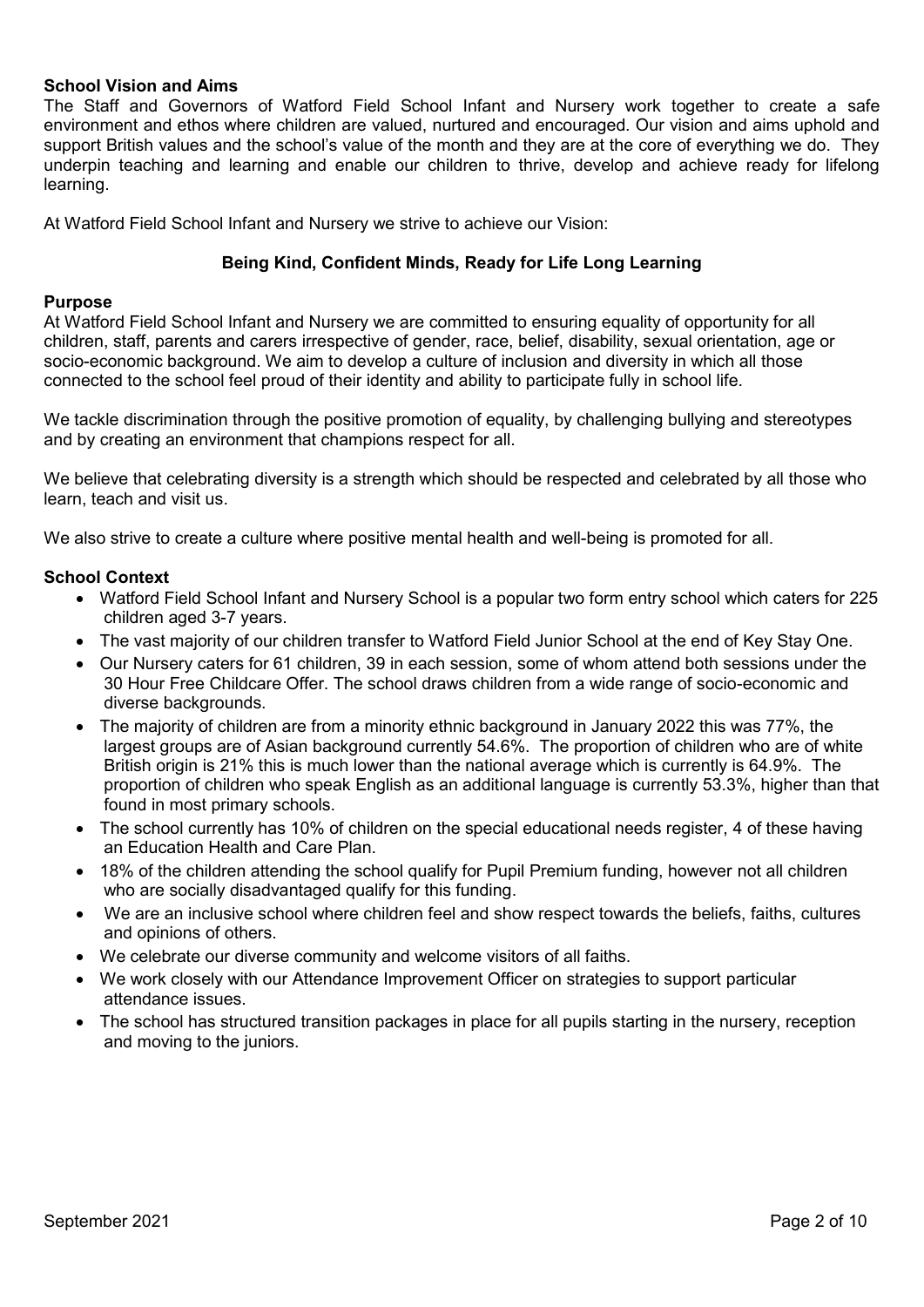#### **Overall Aims of the Equality Policy**

Our school is committed to meet its obligations under the Public Sector Equality Duties to:

- **Eliminate Discrimination**, harassment, victimisation and any other conduct that is prohibited by or under this Act
- **Advance equality of opportunity** within our school and wider community between persons who share a relevant protected characteristic and persons who do not share it
- **Foster good relations** across all characteristics between persons who share a relevant protected characteristic and persons who do not share it

#### **Protected Characteristics**

The Equality Act 2010 protects pupils from discrimination and harassment based on protected characteristics. The protected characteristics for the school's provisions are:

- age (staff only)
- **•** disability
- ethnicity and race
- $\bullet$  aender (sex)
- gender identity and reassignment
- pregnancy, maternity and breast feeding
- religion and belief
- sexual orientation
- marriage and civil partnership (staff only)

We recognise that treating people equality does not necessarily mean treating them the same. We recognise our policies, procedures and events must not discriminate but take account of diversity and the kinds of barriers and disadvantage staff, parents or children may face in relation to their protected characteristics.

- We recognise that reasonable adjustments may need to be made for disabled visitors and members of our school community.
- We understand that different gender may have different needs.
- We note that reasonable requests in relation to religious observances and practice may need to be complied with
- We acknowledge that people may have different experiences as a result of their ethnic and racial backgrounds and we value this diversity.
- We also value the diversity in age of staff and parents or carers.
- We respect that individuals have a right to determine their own sexual identity and they should not be disadvantaged as a result of their preference.
- We recognise that staff, parents and carers make their own choices in respect of personal relationships and that they should not experience disadvantage as a result of the relationships they have.
- We believe that our staff, parents and carers should not experience unfair disadvantage as a result of pregnancy or having recently given birth.

#### **Community Cohesion**

We intend that our policies, activities and curriculum, foster greater social cohesion and provide an equal opportunity for everyone to participate in community life irrespective of the protective characteristics of individuals and groups.

#### **Equality in Teaching and learning**

We provide all our pupils with the opportunity to succeed and to reach the highest level of personal achievement. We do this by:

- Ensuring equality of access for all children and preparing them for life in a diverse society
- Using materials that reflect the diversity of the school, population and local community without stereotyping
- Promoting attitudes and values that challenge any discriminatory behaviour or prejudice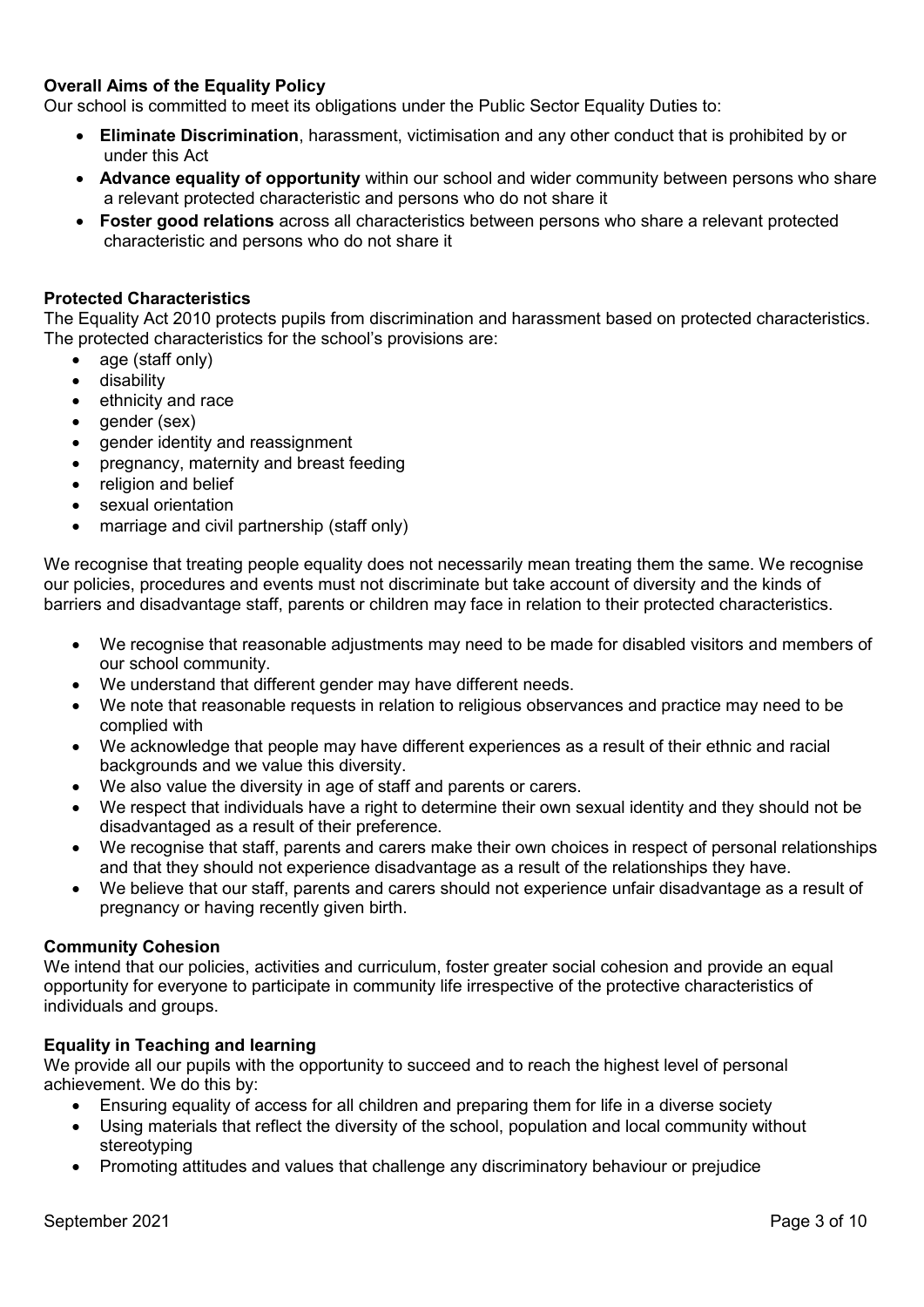- Providing opportunities for children to appreciate their own culture and celebrate the diversity of other cultures
- Seeking to involve all parents in supporting their child's education
- Utilising teaching approaches appropriate for the whole school population which are inclusive and reflective of our children.

#### **Equality in Admissions and Exclusions**

Our admissions arrangements are fair and transparent and do not discriminate on the grounds of race, gender, religion, belief, disability or socio-economic factors.

Exclusions will always be based on the school's Behaviour Policy. We will closely monitor exclusions to avoid any potential adverse impact and ensure any discrepancies are identified and addressed.

#### **Equal Opportunities for Staff**

All staff appointments and promotions are made on the basis of merit and ability and in compliance with the law. We are keen to ensure that the staffing of the school reflects the diversity of our community. We ensure the safety and well-being of our staff and act on interests of harassment and discrimination. We will also provide training for staff to enable them to deal with effectively with reported incidents of discrimination and harassment.

#### **Roles and Responsibilities**

The school equality scheme and subsequent action plan will be aligned with the School Improvement Plan. Its implementation will be monitored within the school's self-evaluation and other review processes.

#### **The role of governors is to:**

Set out its commitment to equal opportunities in this plan and it will continue to do all it can to ensure that the school is fully inclusive to pupils, and responsive to their needs based on race, gender and disability. Ensure that people are not discriminated against when applying for jobs at our school on grounds of race, gender or disability.

Take all reasonable steps to ensure that the school environment gives access to people with disabilities, and also strive to make school communications as inclusive as possible for parents, carers and pupils. The governors welcome all applications to join the school, whatever a child's socio-economic background, race, gender or disability.

#### **The role of the Headteacher is to:**

Implement the school's Equality Plan and she is supported by the Governing Body in doing so. Ensure that all staff are aware of the Equality Plan and that teachers apply these guidelines fairly in all situations.

Ensure that all appointments panels give due regard to this plan, so that no-one is discriminated against when it comes to employment or training opportunities.

Promote the principle of equal opportunity when developing the curriculum, and promote respect for other people and equal opportunities to participate in all aspects of school life.

Treat all incidents of unfair treatment and any incidents of bullying or discrimination, including racist incidents, with due seriousness.

#### **The role of all staff is to:**

Ensure that all children are treated fairly, equally and with respect, and will maintain awareness of the school's Equality Plan.

Strive to provide material that gives positive images based on race, gender and disability, and challenges stereotypical images.

Challenge any incidents of prejudice, racism or bullying/harassment, and record any serious incidents, drawing them to the attention of the Headteacher.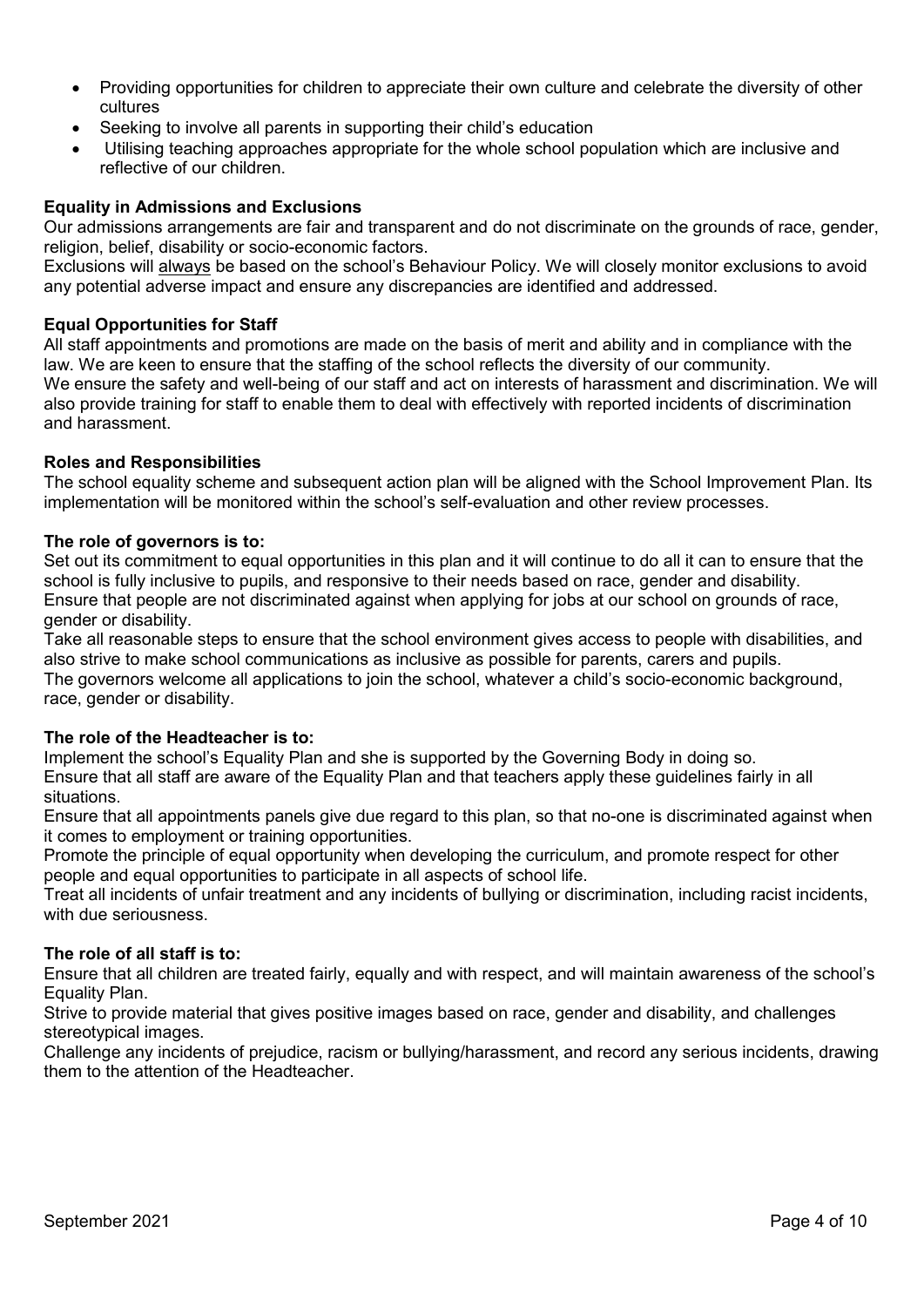#### **Tackling discrimination**

Harassment on account of race, gender, disability or sexual orientation is unacceptable and is not tolerated within the school environment.

All staff are expected to deal with any discriminatory incidents that may occur. They are expected to know how to identify and challenge prejudice and stereotyping; and to support the full range of diverse needs according to a child's individual circumstances.

It should be clear to children and staff how they report incidents. All staff, teaching and non-teaching, should view dealing with incidents as vital to the well-being of the whole school.

#### **Review of progress and impact**

The Plan has been agreed by our Governing Body. We have a rolling programme for reviewing our school policies and their impact. In line with legislative requirements, we will review progress against our Equality Scheme annually and review the entire scheme and accompanying action plan on a three year cycle.

We make regular assessments of children's learning and use this information to track pupil progress. As part of this process, we regularly monitor achievement by ethnicity, gender and disability, to ensure that all groups of pupils are making the best possible progress, and take appropriate action to address any gaps.

#### **Publishing the Scheme**

In order to meet the statutory requirements to publish a Disability Equality Scheme and Gender Equality Scheme, we will:

Publish our plan on the school website;

Raise awareness of the plan through the school newsletter, assemblies, staff meetings and other communications;

Make sure hard copies are available.

#### **Related Policies:**

SEND Policy Safer Recruitment **Safeguarding** Relationships at Work Staff Code of Conduct Whistleblowing Policy

This policy will be reviewed every 4 years. The Equality plan will be reviewed yearly.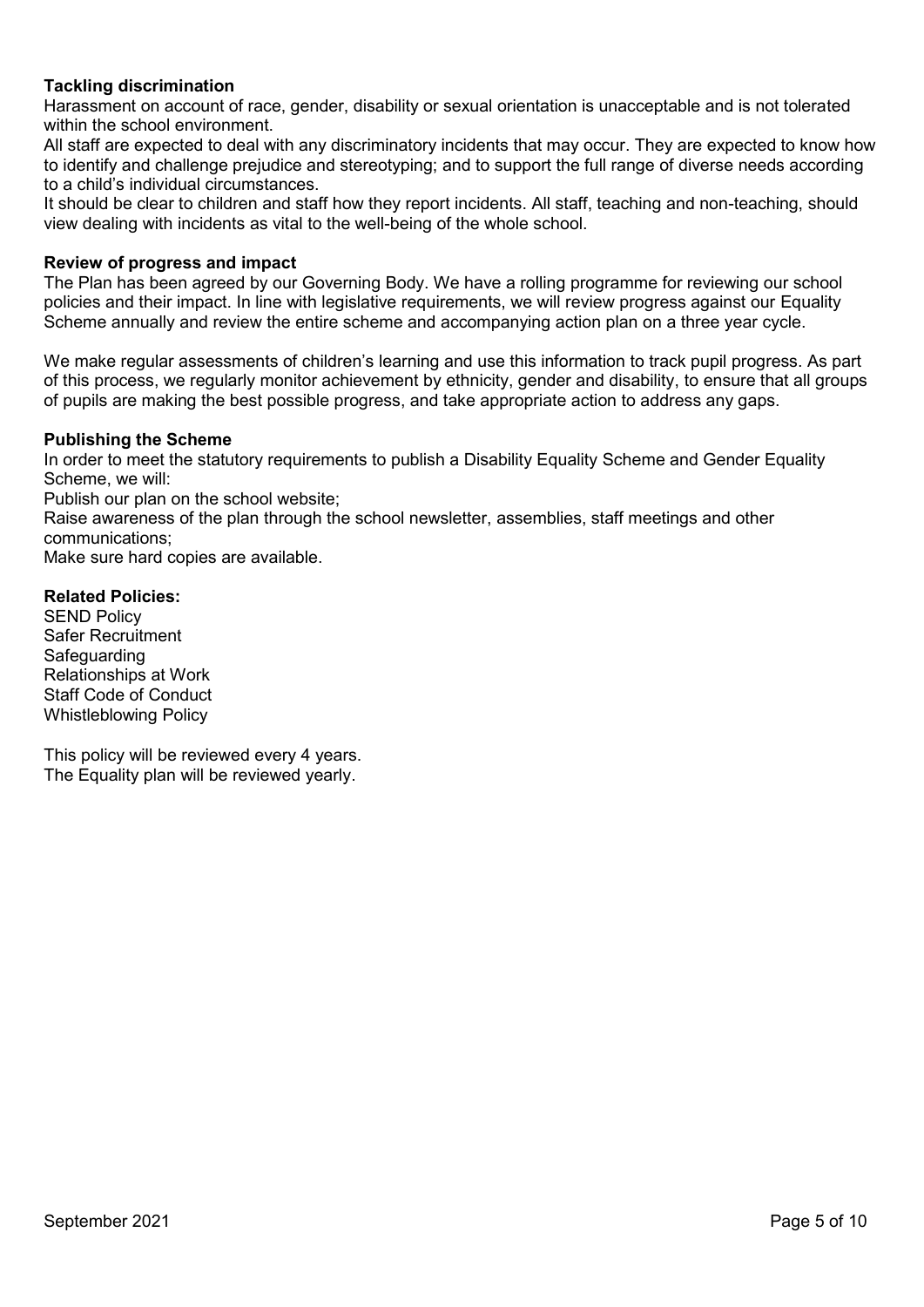

# **Watford Field School Infant and Nursery Equality Scheme Action Plan 2021-2022**

| <b>Objective</b>                                                                                                                                                           | <b>Action</b>                                                                                                                                                                                                                                                                                                                                           | <b>Timeframes</b>                   | Intended outcome                                                                                                                                                                                                                                                                          | <b>Monitoring and Evaluation</b> |
|----------------------------------------------------------------------------------------------------------------------------------------------------------------------------|---------------------------------------------------------------------------------------------------------------------------------------------------------------------------------------------------------------------------------------------------------------------------------------------------------------------------------------------------------|-------------------------------------|-------------------------------------------------------------------------------------------------------------------------------------------------------------------------------------------------------------------------------------------------------------------------------------------|----------------------------------|
| 1. To review, modify and<br>implement the<br>schools vision, aims<br>and values to ensure<br>the culture of the<br>school encompasses<br>all protected<br>characteristics. | Consult with all stakeholders to review the<br>schools current vision and aims.<br>Devise new vision and aims using all<br>stakeholders' contributions ensuring all<br>protective characteristics are considered.<br>To create and implement a set of child<br>friendly aims that all children in the school<br>understand and are able to demonstrate. | September 2021<br>Termly monitoring | The schools vision and values<br>will be reviewed and modified.<br>The vision, values and ethos of<br>the school will promote<br>equality, positive attitudes and<br>will encompass all the<br>protected characteristics.<br>The vision, values and aims will                             |                                  |
|                                                                                                                                                                            | Revise the school's 'value of the months' to<br>ensure they promote equality and positive<br>attitudes.<br>Staff training on how the schools new vision<br>and aims link to the protected characteristics.                                                                                                                                              |                                     | be considered, observed and<br>evident within the culture of the<br>school                                                                                                                                                                                                                |                                  |
| 2. To embed a broad and<br>engaging curriculum that<br>ensures there is equality<br>and diversity in<br>coverage.                                                          | All teaching staff to review the current<br>curriculum and ensure resources and texts<br>promote diversity and equality.<br>Subject leader to monitor the long term plan<br>and scheme of work for their subject to<br>ensure that diversity is promoted and<br>feedback to class teachers.                                                             | Termly monitoring                   | The school's curriculum and<br>text covered will be diverse and<br>reflective of the protected<br>characteristics.<br>Class teachers will be feedback<br>to by the subject leader and<br>any amendments will be made<br>to ensure long term plans will<br>promote diversity and equality. |                                  |
|                                                                                                                                                                            | Through 'The book study' approach subject<br>leaders will monitor the children's knowledge<br>and understanding of diversity and equality<br>within context of the subject.<br>Work with children to develop their skills in<br>challenging inappropriate and discriminative<br>language this will be carried out as part of the                        |                                     | Subject leaders will be able to<br>assess the children's attitudes<br>towards equality and diversity.<br>Children will have an<br>understanding of the<br>importance of tackling                                                                                                          |                                  |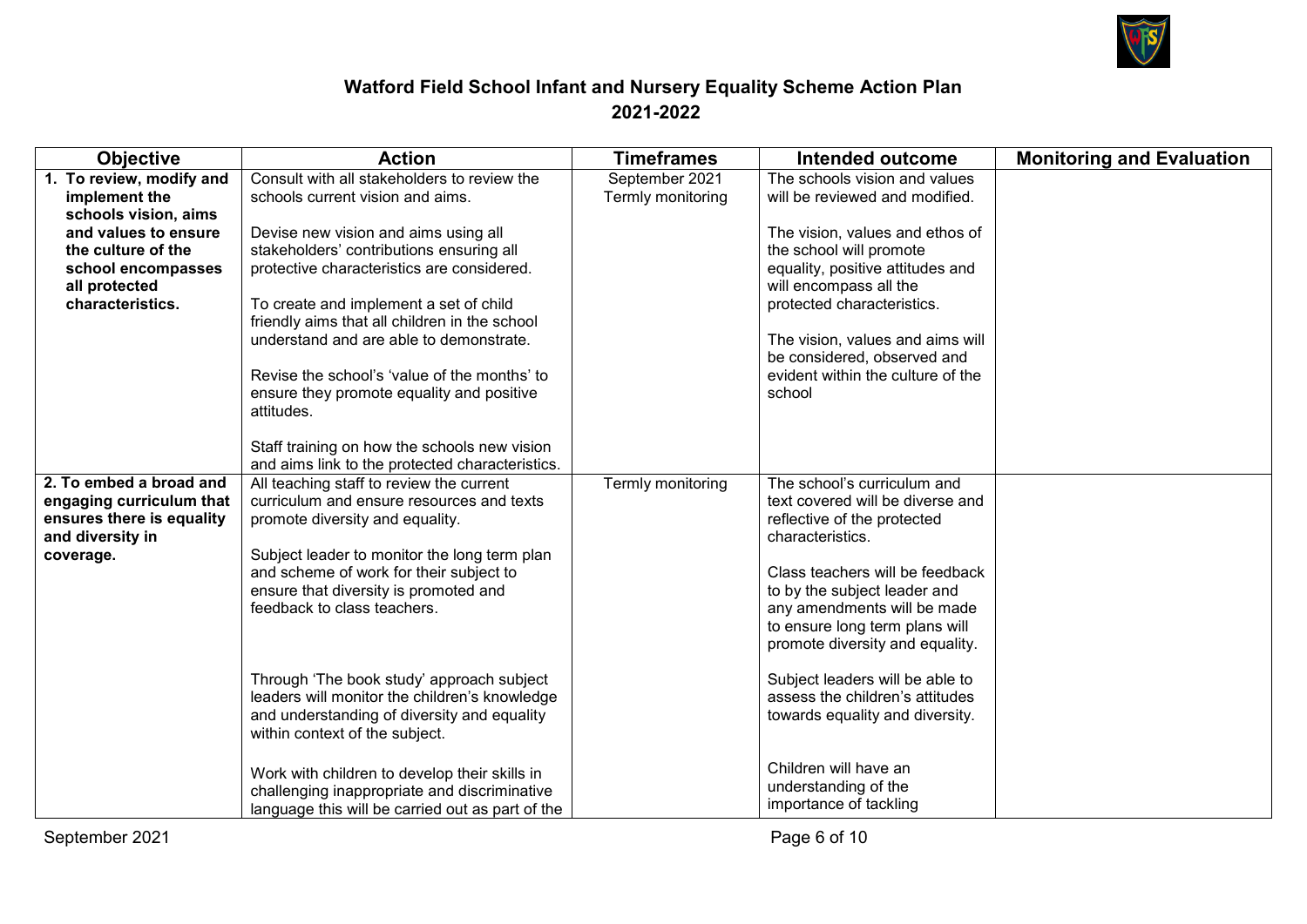

|                                                                                       | PSHE teaching, assemblies, anti-bullying<br>workshops, teaching in foundation subjects.                                                                                                                                                                                                                                                                                                                                                                                                                                                                                                                                                                                                                                                                                                                                                                                                                                                                                                                                 |                                                               | discrimination.<br>Children will be observed<br>demonstrating skills in tackling<br>discrimination.                                                                                                                                                                                                                                                                                                                                                                                                                                                                                                                                                                                                                                                                               |  |
|---------------------------------------------------------------------------------------|-------------------------------------------------------------------------------------------------------------------------------------------------------------------------------------------------------------------------------------------------------------------------------------------------------------------------------------------------------------------------------------------------------------------------------------------------------------------------------------------------------------------------------------------------------------------------------------------------------------------------------------------------------------------------------------------------------------------------------------------------------------------------------------------------------------------------------------------------------------------------------------------------------------------------------------------------------------------------------------------------------------------------|---------------------------------------------------------------|-----------------------------------------------------------------------------------------------------------------------------------------------------------------------------------------------------------------------------------------------------------------------------------------------------------------------------------------------------------------------------------------------------------------------------------------------------------------------------------------------------------------------------------------------------------------------------------------------------------------------------------------------------------------------------------------------------------------------------------------------------------------------------------|--|
| 3. To ensure school is<br>accessible for disabled<br>children, staff and<br>visitors. | To make reasonable adjustments to allow<br>children with additional needs and disabilities<br>to participate in the curriculum.<br>To make adjustments to the physical<br>environment of school to enable disabled<br>pupils to take better advantage of education<br>and facilities provided.<br>To complete the accessibility audit in order to<br>identify any actions needed.<br>Training for staff which mitigates barriers that<br>reduce participation in the full curriculum offer<br>(eg Epipen Training; Asthma Training,<br>Attention Autism etc.)<br>Continue to liaise with external professionals<br>such as Occupational Therapists and Speech<br>Therapists to ensure that appropriate<br>strategies are implemented and included on<br>Provision Maps for SEN children to ensure<br>they are able to access the curriculum and<br>secure strong progress in their learning.<br>Review access and layout of the KS1 toilets.<br>Children's disabled toilet to be installed into<br>the KS1 toilet area. | Termly monitoring<br><b>Spring Term</b><br><b>Summer Term</b> | The curriculum will be adapted<br>and will be access by children<br>with disabilities and additional<br>needs.<br>The environment will be<br>adapted as deemed<br>appropriate.<br>Actions will be identified<br>through the audit and an action<br>plan will be developed.<br>Staff will be skilled and<br>confident in supporting children<br>with additional needs.<br>Advice from external<br>professionals and agencies will<br>incorporated on provision maps<br>and support plans and will be<br>actioned.<br>Following support plans<br>children with disabilities and<br>additional needs will be<br>observed accessing the<br>curriculum.<br>Toilets will be designed and<br>installed so that they are<br>accessible to children who may<br>have a physical disability. |  |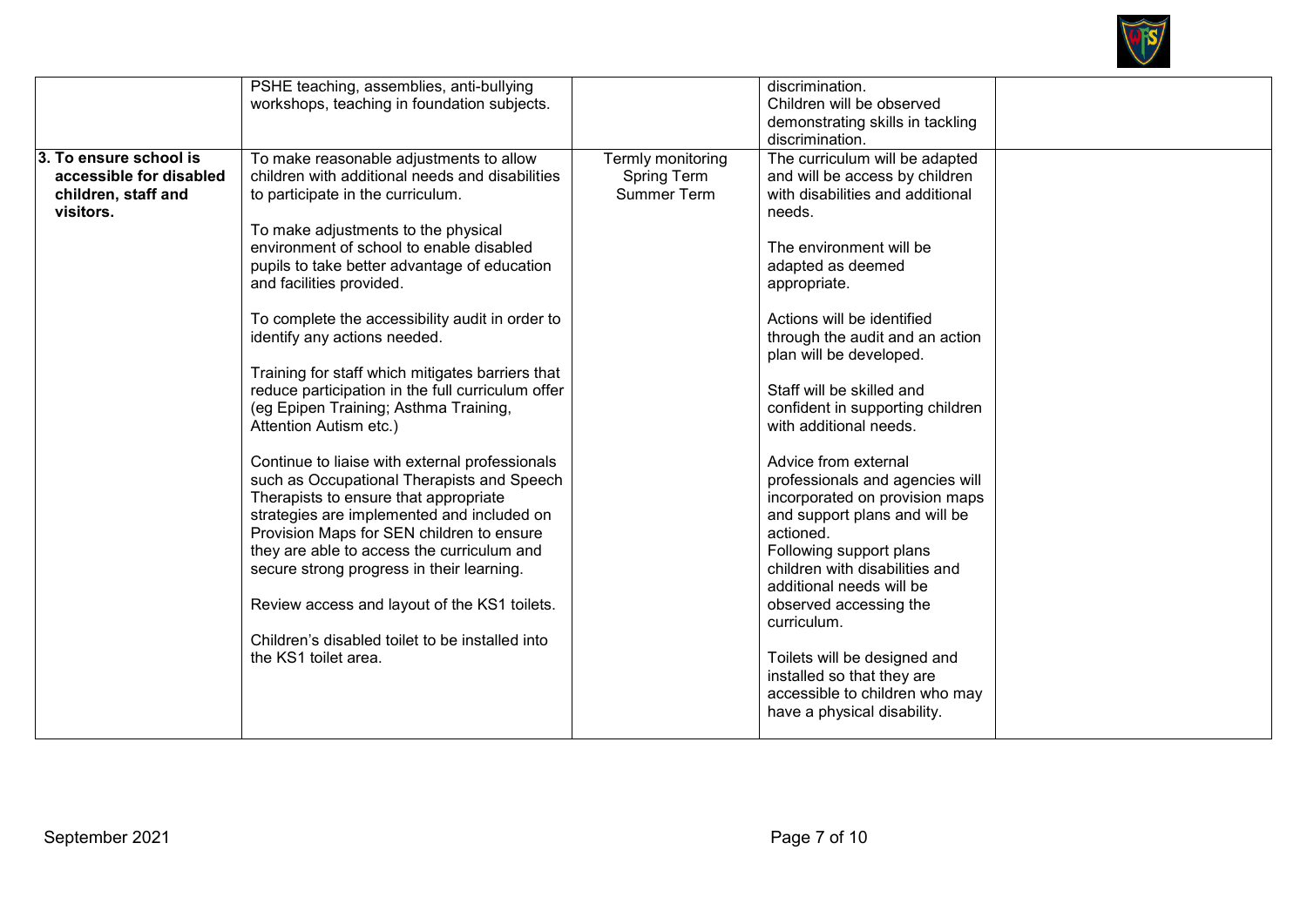

# **Explanation of Protected Characteristics**

# **1. Gender**

We understand 'sex' to refer to the **biological** differences between males and females and 'gender' to refer to the wider **social** roles and responsibilities which structure our lives. By promoting gender equality our intention is to recognise and help overcome those lasting and embedded patterns of advantage and disadvantage which are based on socially ascribed gender stereotypes and assumptions.

We understand that in some circumstances it may be appropriate to treat girls and boys, and women and men differently, if that action is aimed at overcoming previous, current or possible future disadvantage.

It is unlawful to discriminate against someone on the grounds of being:

- Male or female
- Married or in a civil partnership
- Gender reassigned

The SDA makes it unlawful on grounds of gender to:

- Decide not to employ someone
- Dismiss them or make them redundant
- Refuse to provide them with training
- Deny them promotion
- Give them adverse terms or conditions
- Withhold fair and accurate references

# **2. Age**

The regulations make it unlawful to discriminate, treat unfairly or harass workers, employees, job applicants and trainees because of their age, or the age that they appear to be. The regulations allow for a normal default retirement age of 65. These regulations cover employees, contract workers, agency temps, casual workers, work-experience volunteers, peripatetic teachers and

governors.

The school is also responsible for the behaviour of its staff towards an individual visiting or working on the school premises.

# **[Exemption**

Treating people differently because of their age is only permitted following objective justification or in exceptional circumstances. i.e. economic, health, safety welfare or training requirements of the job contribute to a legitimate aim – this can outweigh the discrimination**…** 

September 2021 **Page 8 of 10**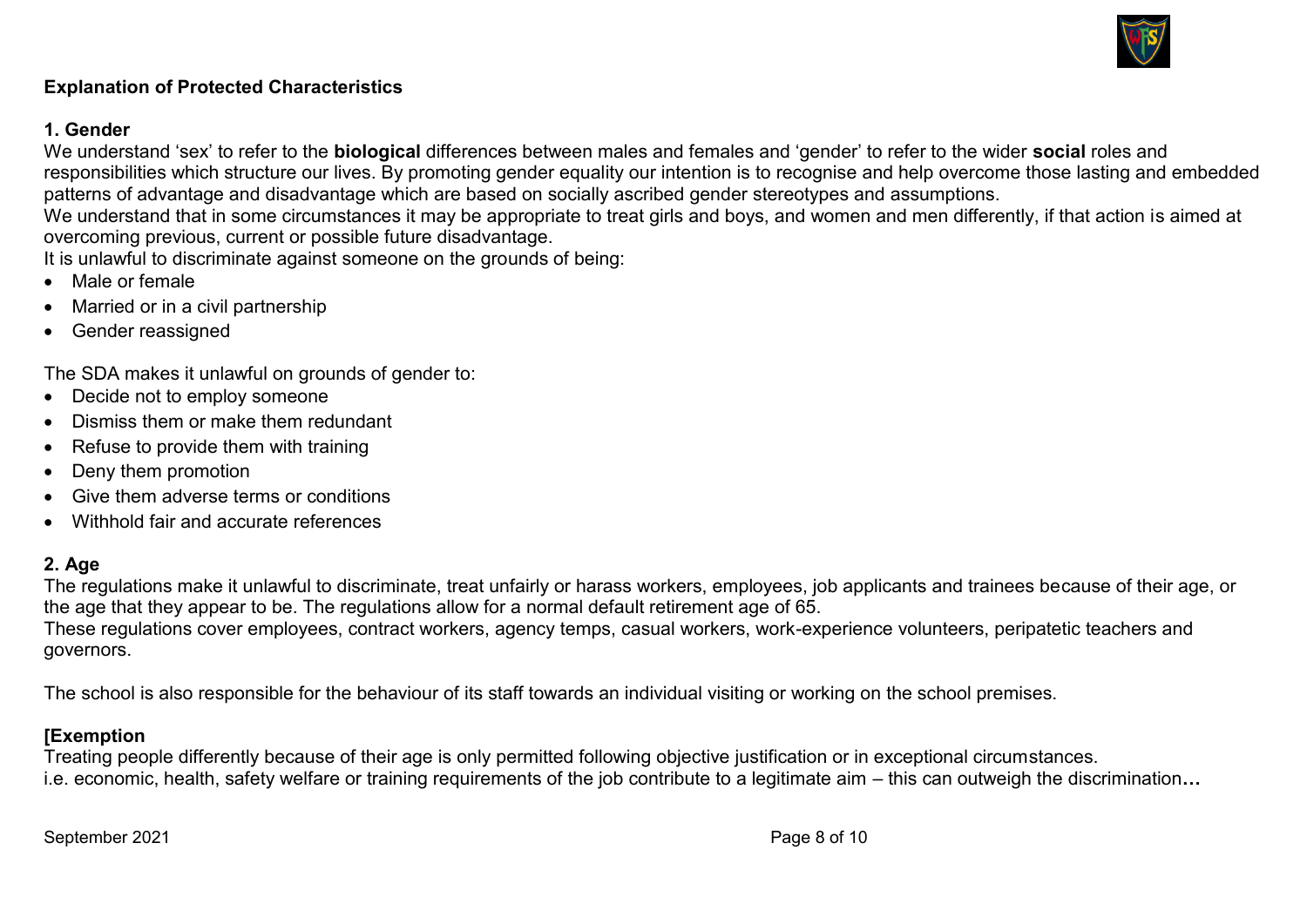

# *NB* **Not OK to employ NQTs because they are cheaper or balance the school age profile BUT welcoming applicants from NQTs for a job is OK as long as the best person for the job is appointed – against clear criteria on the job specification.]**

# **3. Disability**

Watford Field School Infant and Nursery mission statement talks of valuing the individuality of all of our children. We are committed to giving all of our children every opportunity to achieve the highest of standards. We do this by taking account of pupils' varied life experiences and needs. We offer a broad and balanced curriculum, and have high expectations for all children. The achievements, attitudes and well-being of all our children matter.

The DDA defines a person as having a disability if he or she has a physical or mental impairment which has an effect on his or her ability to carry out normal day-to-day activities. That effect must be:

- Substantial ( more than minor or trivial)
- Adverse
- Long-term (it has lasted, or is likely to last, for at least a year or for the rest of the life of the person affected.)

The DDA also covers people who have cancer, MS, HIV/AIDS, who have had heart surgery, are on kidney dialysis, people with diabetes, stammer, dyslexia, mental health service users, and people with severe disfigurements and learning disabilities or difficulties.

Protection is not only extended to disabled people themselves, but also to those who are perceived to be disabled. The school is responsible for the behaviour of its staff towards any individual visiting or working on the school premises.

# **4. Race**

At Watford Field School Infant and Nursery we respect and value the linguistic, cultural and religious diversity which exists in the wider community. We are committed to challenging attitudes that promote racial discrimination, ensuring respect for all and preparing all pupils for life in a culturally diverse society.

Our commitment to race equality will be demonstrated through:

- Fostering respect for all groups and individuals, except where to do so could promote racist behaviour or attitudes
- Promoting positive non-discriminatory behaviour
- Ensuring appropriate support for isolated individuals of different ethnic groups

Within the school

- Ensuring high expectations of all
- Ensuring representation of a wide range of heritages within our curriculum and school community
- Encouraging links with the wider community.